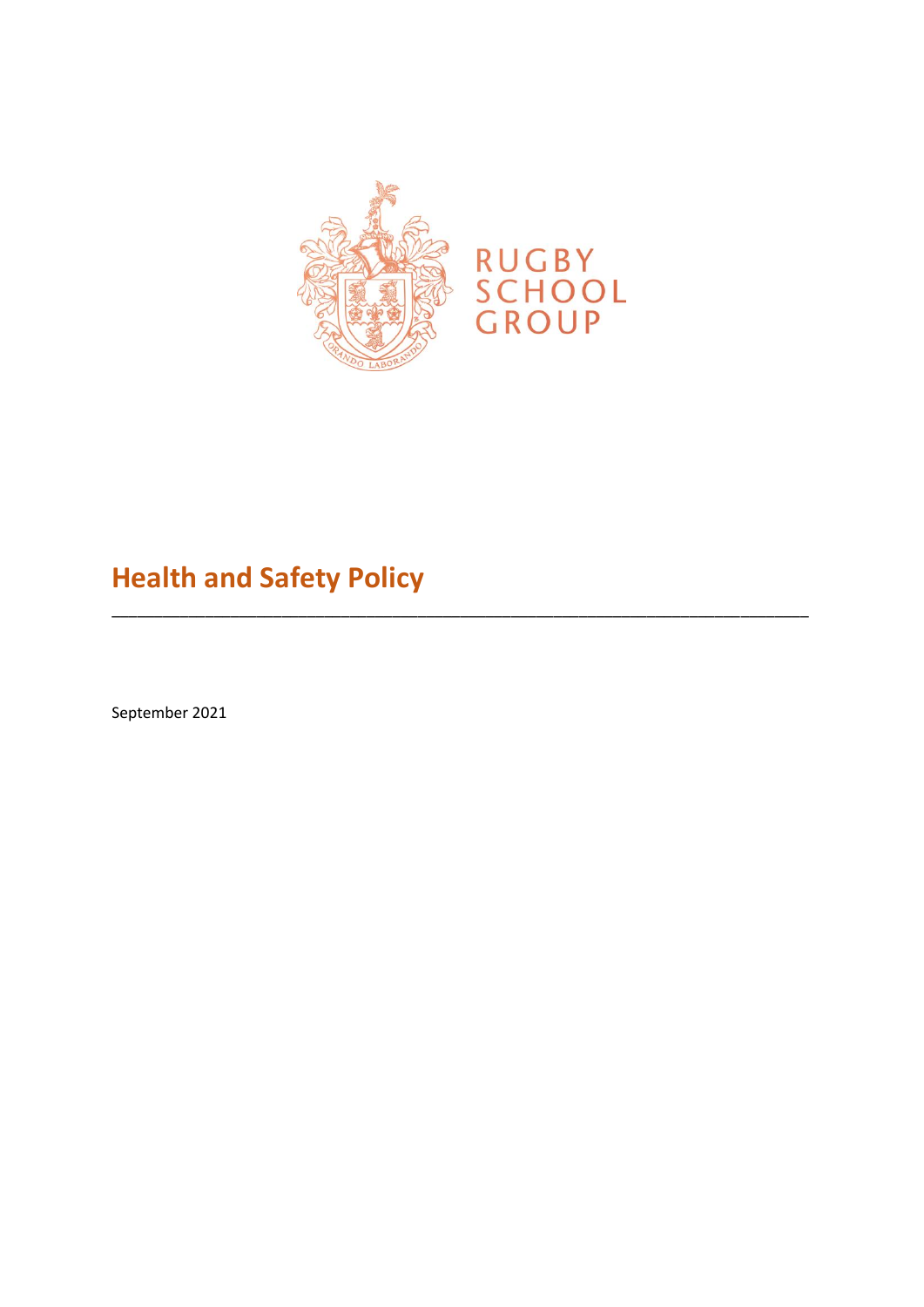## **Responsibility for updating this policy: Health and Safety Officer**

- 1. Rugby School and Bilton Grange School Group, through levels of management (Governing Body, Senior Management Team, Senior Leadership Team, Operations and Administrative Group, Risk & Compliance Committee, Heads of Departments and Housemasters/Housemistresses) will conduct its activities in a manner which seeks to achieve the highest health & safety standards and safeguards and promotes the welfare of students; Rugby School Group also accepts responsibility for the health and safety of others who may be affected by our activities or omissions. Rugby School Group is committed to ensure so far as reasonably practicable, that:
	- Students' welfare is safeguarded and promoted by means of risks to them being identified and appropriately managed;
	- Employees are not exposed to undue risk in respect to their health, safety and welfare whilst at work;
	- All students, employees and members of the public (including parents, visitors, contractors and their employees) are protected from health & safety risks while on School premises or engaged in School sponsored activities;
	- No employee or contractor is authorised to initiate or continue any activity, operation or process that will endanger or expose employees, students, visitors, fellow contractors or members of the public to hazards to health. Suitable and sufficient risk assessments will be completed and the necessary agreed control measures to prevent incident shall be introduced;
	- All contractors are able to demonstrate competence and the ability to put into place suitable arrangements for securing proper health and safety, including where necessary a written statement of policy.
- 2. The Governing Body has ultimate responsibility for Health & Safety within Rugby School Group and will ensure compliance with the requirements of all health and safety legislation. The Head Masters of all Schools and Chief Operating Officer through the Chair of the Compliance Committee share equal responsibility for implementation of this policy within Rugby School Group. Depending on the severity of the risk, matters which cannot be resolved by the Health & Safety Officer (HSO) will be referred, first to the Schools Risk & Compliance Committees, and if still unresolved, to the Governing Body.
- 3. Resources: HSO and Compliance Committee will be provided with sufficient resources to ensure that adequate provision can be made for health & safety, so that when necessary, appropriate action can be taken without delay.

## 4. **The Rugby School Group's specific objectives are:**

a) To provide conditions and safe systems of work for all employees and a safe environment which prevents danger to the health, safety and welfare of students and visitors including members of the public and contractors. This requires risk assessments to be undertaken to enable hazards and risks to be identified and for these risks to be reduced to the lowest level practicable where possible, to enable the standards of safety to be adapted and enforced. See para 7 below.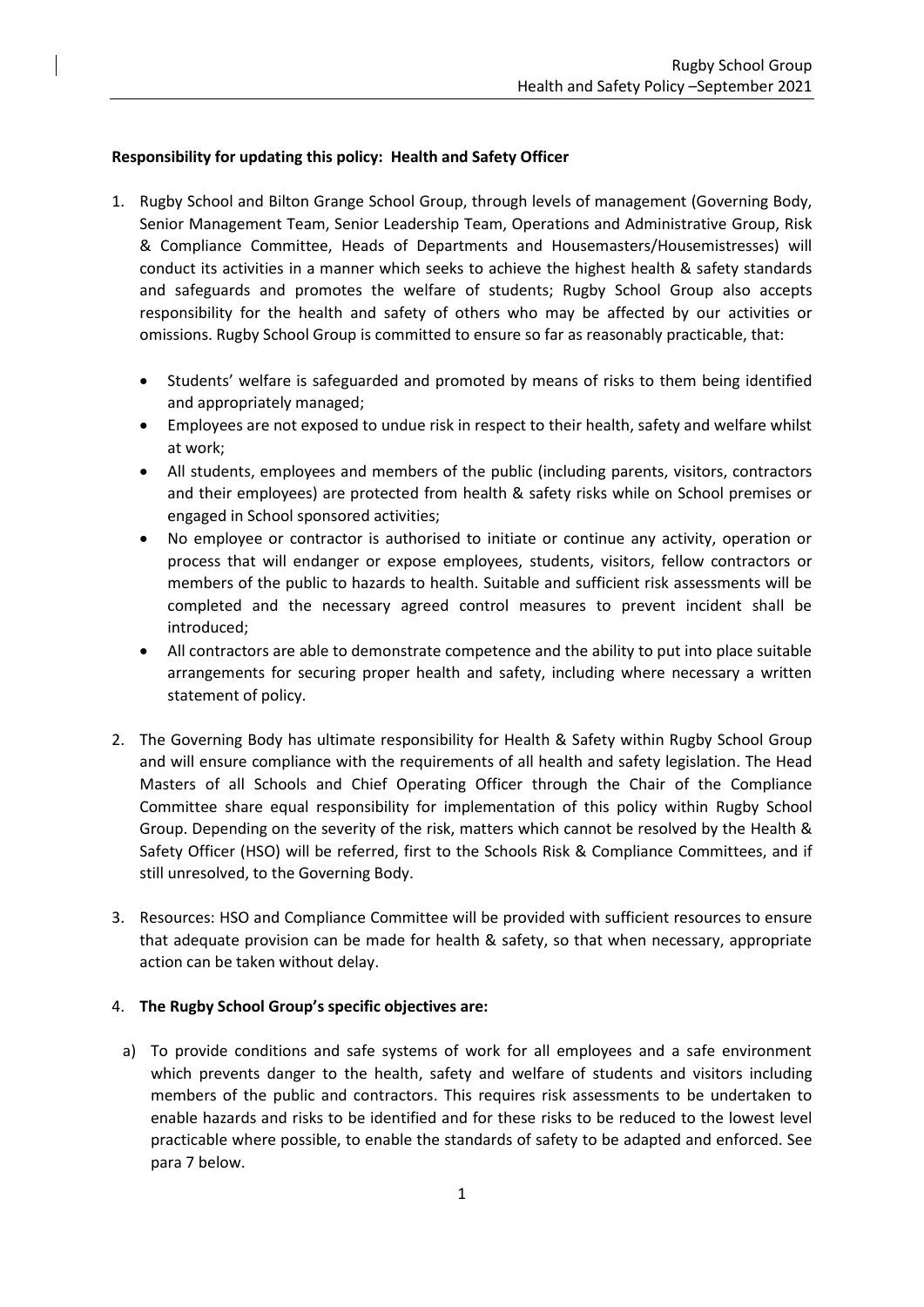- b) To ensure that all plant and equipment is maintained properly and any defect recorded and that none will be used knowingly when it presents any risk of injury or damage.
- c) To provide adequate means of access and egress which are safe and without risks to health.
- d) To provide comprehensive information, instruction, training and supervision, so far as is reasonably practicable, to ensure the health, safety and welfare of all students and employees.
- e) To ensure that the health, safety and welfare of students, employees, visitors and members of the public are under continuous review by management at all levels.
- f) To ensure safe arrangements are made for the transport, handling and storage and use of articles and substances.
- g) To ensure the Rugby School Group will have and maintain, up to date fire procedures and record documents; and ensure that all employees, contractors and students are familiar with them.
- h) To ensure the School Group is compliant with National Minimum Standards for Boarding Schools and Health & Safety legislation to achieve best practice.
- 5. **This policy and the achievement of the objectives** are largely dependent upon the total cooperation of every person who works at the School and indeed all employees have a legal duty of care to:
	- a) Take reasonable precautions in safeguarding the health and safety of themselves and others.

b) Observe all health & safety rules and procedures as laid down by the School and use all health & safety equipment provided.

c) Alert management to any potential hazard that they may have either noticed or caused and report all accidents, incidents or near miss/hits that have led, or may lead to, injury, illness or damage.

d) Ensure that no person uses potentially dangerous equipment unless they have been fully instructed as to the dangers and precautions to be observed and have either received sufficient training in work at the machine or are being supervised by a competent person with a working knowledge and suitable experience of the equipment.

No person under the age of 18 years will be allowed to operate, dismantle or clean potentially dangerous machinery or equipment.

#### **6. Overall and day to day responsibility of Health & Safety**

The Governing Body has overall responsibility for health & safety matters for the School as a whole and will nominate a governor with specific interest in health & safety.

The Chief Operating Officer and the Headmaster through the Chair of the Compliance Committee share responsibility for policy implementation and the day to day responsibility for compliance with health and safety matters is that of the HSO and student welfare is that of the Deputy Head (Pastoral).

#### 7. **Risk Assessment**

The overall purpose of the School's risk assessment process is to identify any risks to staff, students or visitors where applicable, to eradicate or reduce these risks where practicable and to promote staff and students' welfare through the safe management of buildings, activities and behaviour. Overall responsibility for the implementation of appropriate risk assessment procedures for the safety and well-being of staff, students and visitors rests with the Governing Body.